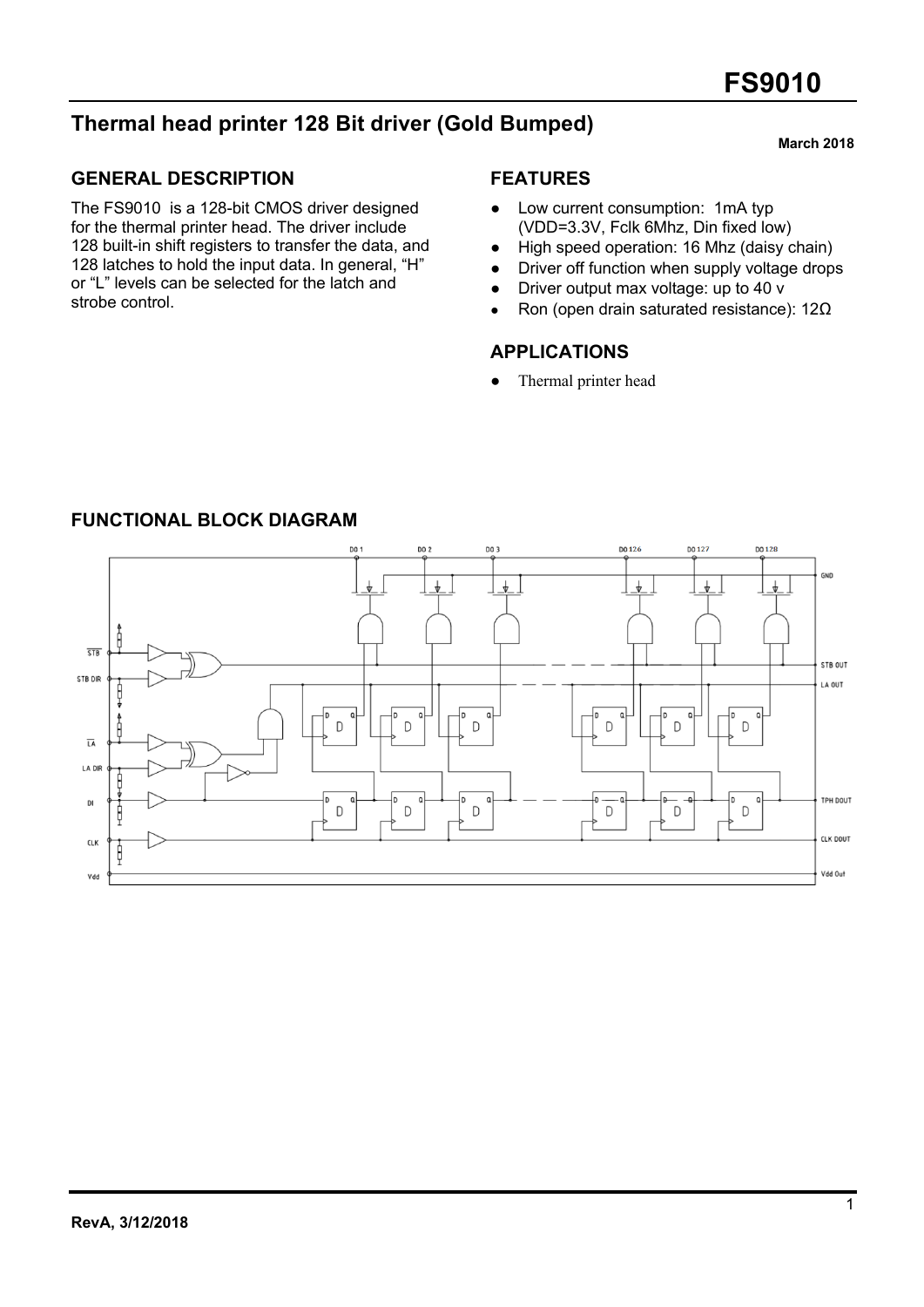# **Operation Description**

The 128-bit shift register reads the data from input, DI, on the rising edge of the CLK. The operation of 128 bit latches depends on the logic level of LAT. The latches reads the data from shift register when LAT level is low, and it holds the data of the shift register when LAT is different. The data in 128-bit latches controls the respective output high-voltage drivers when STB is low and STB\_DIR is high. The driver high-voltage output transistor turns on if the corresponding latch data is high, and off if low. Setting STB high or STB\_DIR low disables all driver output transistors. The operation and relationship of these control signals are shown as below:

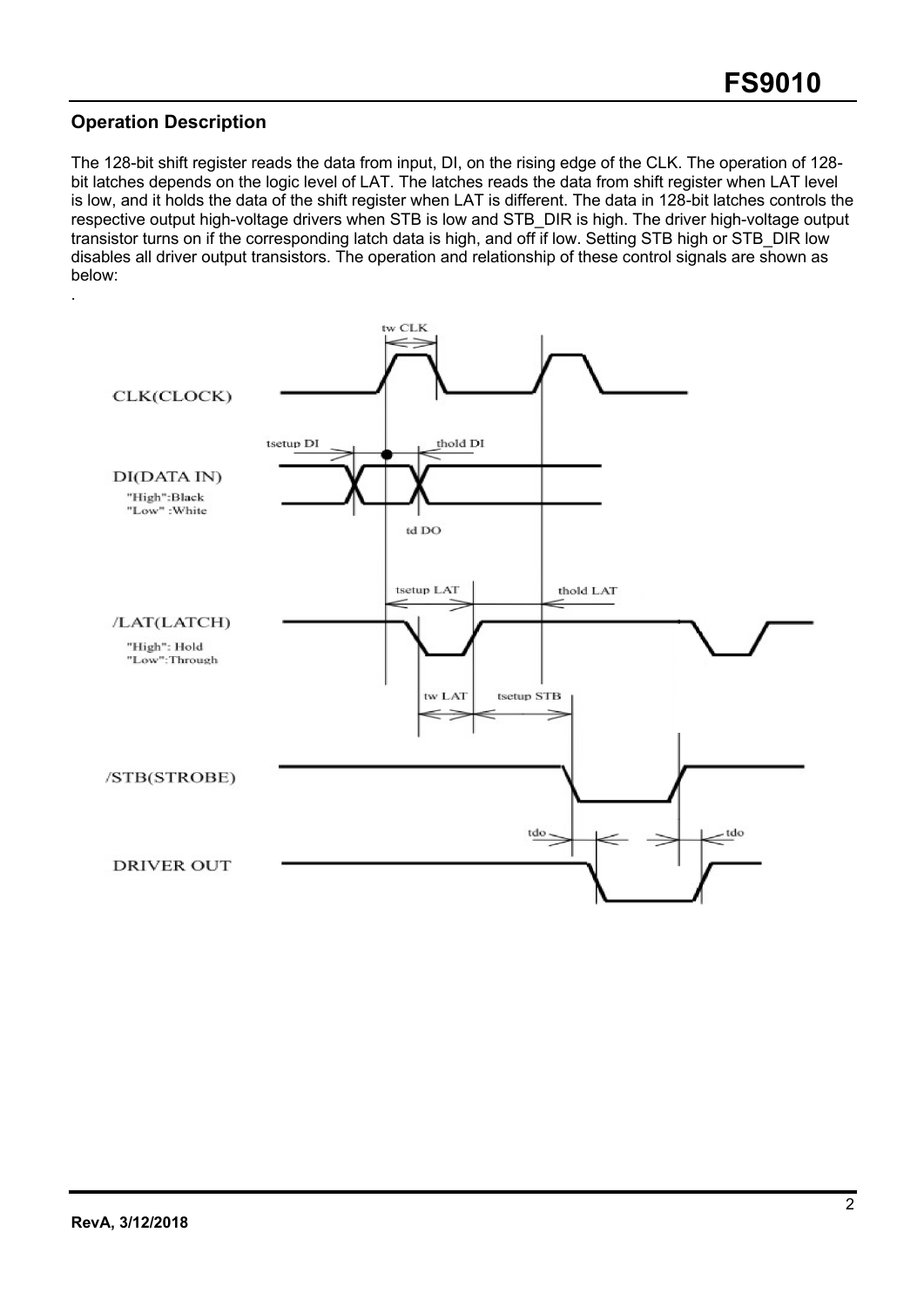# **Pin Information**

| <b>PAD Name</b> | I/O          | <b>Description</b>                                                                                                                                                                                                          |
|-----------------|--------------|-----------------------------------------------------------------------------------------------------------------------------------------------------------------------------------------------------------------------------|
| DI              | $\mathbf{I}$ | Serial data input terminal for 128-bit shift register                                                                                                                                                                       |
| TPH_DOUT        | $\circ$      | Serial data output terminal for 128-bit shift register                                                                                                                                                                      |
| <b>CLK</b>      | $\mathbf{I}$ | Clock input terminal                                                                                                                                                                                                        |
| CLK_OUT         | O            | Clock output terminal                                                                                                                                                                                                       |
| $LAT$ $B$       | $\mathbf{I}$ | Data latch signal control terminal :<br>When LAT_DIR="H" & LAT_B="H" : holds the preceding data<br>a.<br>When LAT DIR="H" & LAT B="L" : reads the data of the shift register                                                |
| LAT_DIR         | $\mathbf{I}$ | When LAT DIR="L" & LAT B="L" : holds the preceding data<br>b.<br>When LAT DIR="L" & LAT B="H" : reads the data of the shift register<br>LAT B: pull-up resistor is built-in. LAT DIR: pull-down resistor is built-in.<br>C. |
| LAT OUT         | O            | Latch output terminal                                                                                                                                                                                                       |
| STB B           | $\mathbf{I}$ | Data enable signal control terminal :<br>When STB DIR="H" & STB B="H" : disable the output<br>a.<br>When STB_DIR="H" & STB_B="L" : outputs the latch data to driver                                                         |
| STB_DIR         |              | When STB DIR="L" & STB B="L" : disable the output<br>b.<br>When STB DIR="L" & STB B="H" : outputs the latch data to driver<br>STB B: pull-up resistor is built-in. STB DIR: pull-down resistor is built-in.<br>C.           |
| STB OUT         | O            | STB output terminal                                                                                                                                                                                                         |
| <b>VDD</b>      |              | Positive power supply for logic function (2.7V~5.5V)                                                                                                                                                                        |
| <b>GND</b>      |              | Ground for logic function and driver                                                                                                                                                                                        |
| DO1-DO128       | O            | Driver output terminals (open-drain NMOS)                                                                                                                                                                                   |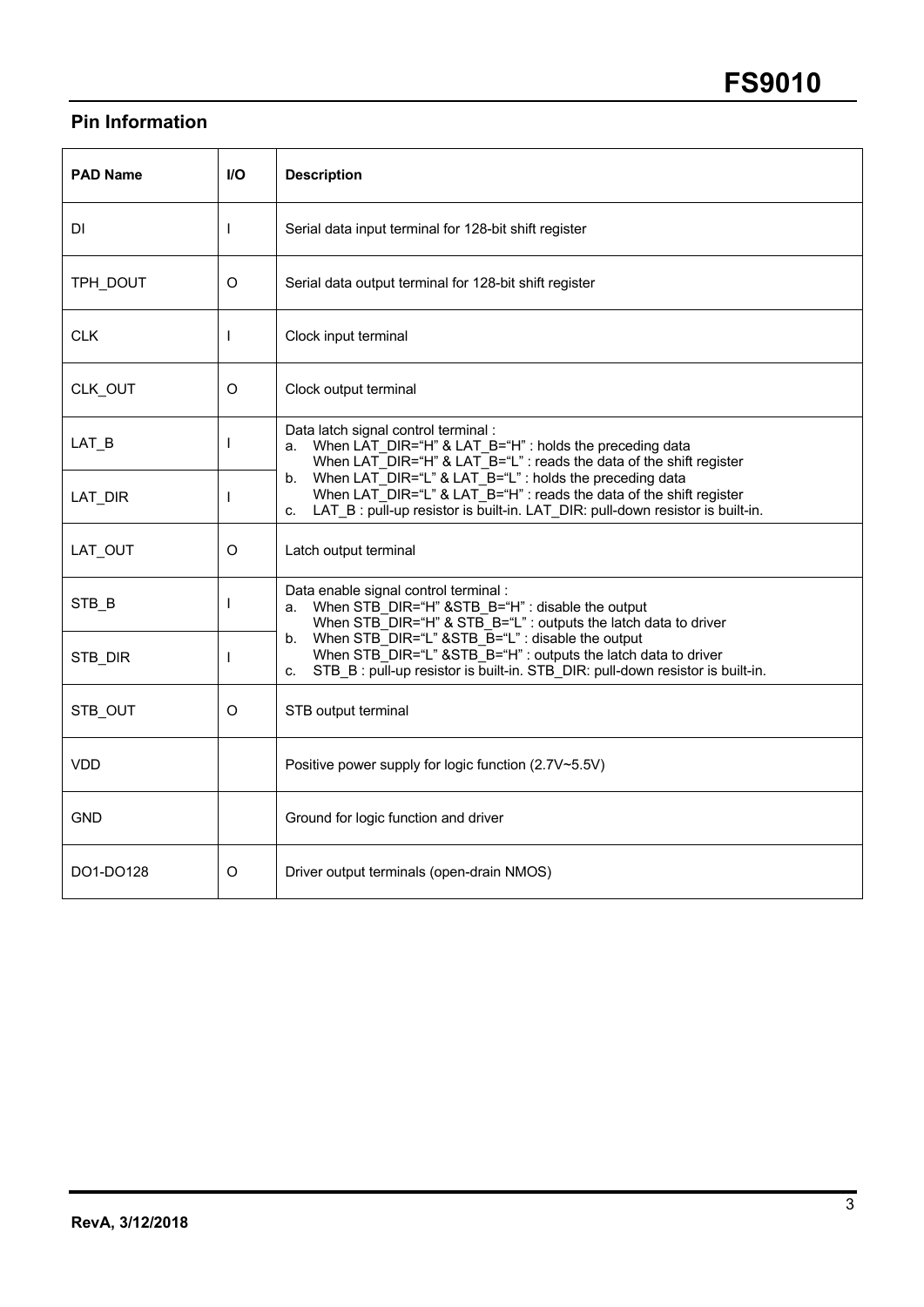#### **ABSOLUTE MAXIMUM RATINGS**

| Do1, Do2Do128 to GND Voltage                                                                 | $-0.3V - 45V$                      |
|----------------------------------------------------------------------------------------------|------------------------------------|
| STB B, STB DIR, LA B, LA DIR, DI, CLK, vdd,<br>vdd out, STB_OUT, LA_OUT, TPH_OUT, CLK_OUT to | $-0.3V - 6V$                       |
| <b>GND Voltage</b>                                                                           |                                    |
| Operation frequency                                                                          | 4 MHz                              |
| Operating temperature range, T <sub>A</sub>                                                  | $-40^{\circ}$ C~85 $^{\circ}$ C    |
| Storage temperature range, T <sub>STG</sub>                                                  | $-55^{\circ}$ ~ + 150 $^{\circ}$ C |
| ESD (HBM)                                                                                    | 2000 V                             |
| Latch-up                                                                                     | $+/- 100mA$                        |

**Note:**

Stresses beyond those listed under "Absolute Maximum Ratings" may cause permanent damage to the device. These are stress ratings only and functional operation of the device at these or any other condition beyond those indicated in the operational sections of the specifications is not implied. Exposure to absolute maximum rating conditions for extended periods may affect device reliability.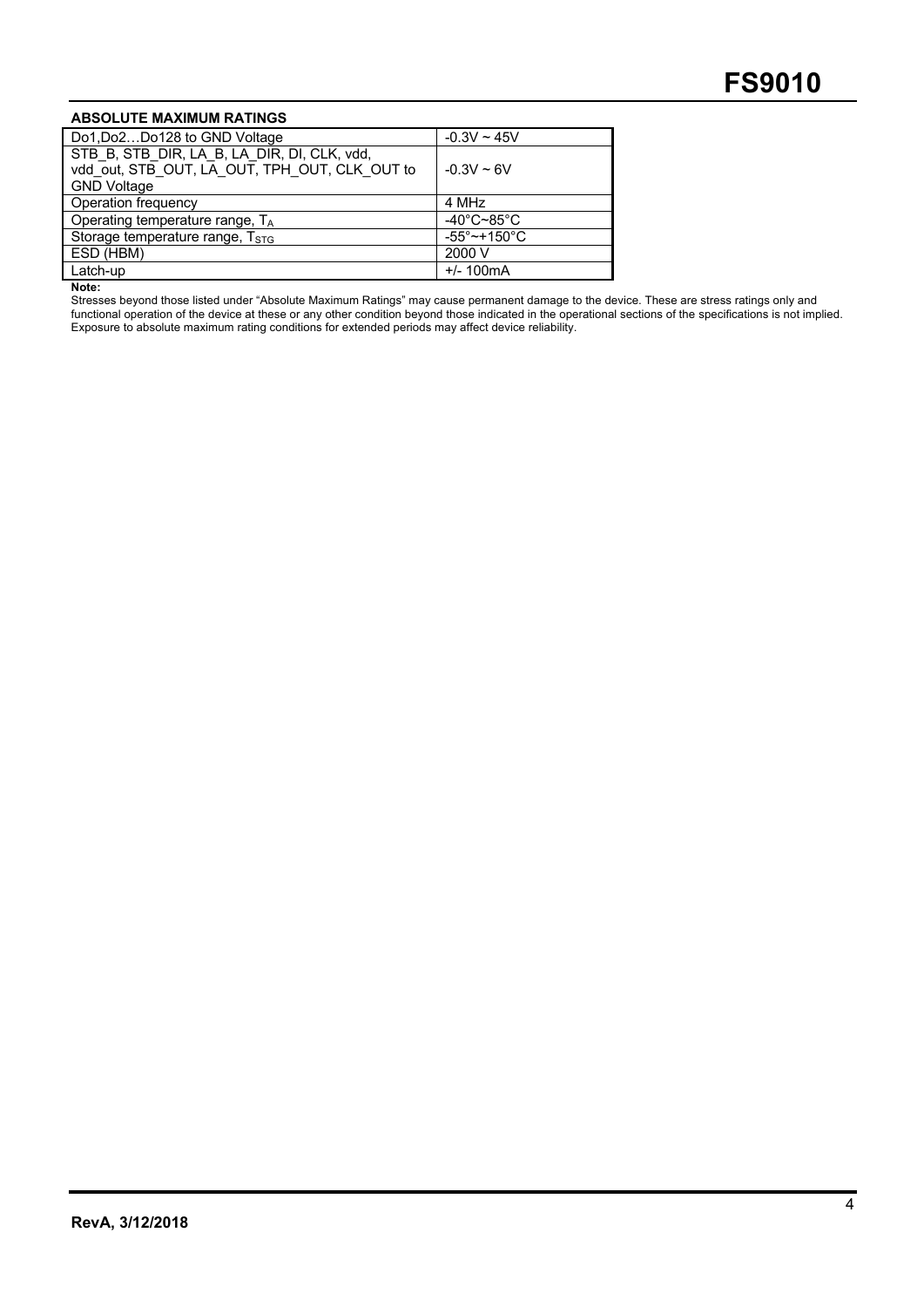# **ELECTRICAL CHARACTERISTICS**

Test condition is  $T_A = 25^{\circ}$ C, V<sub>DD</sub> = 3.3V, unless otherwise specified.

| <b>Item</b>                             | Symbol                               | Min.      | Typ.                    | Max.       | <b>Unit</b> |
|-----------------------------------------|--------------------------------------|-----------|-------------------------|------------|-------------|
| Voltage at open Drain                   | <b>VH</b>                            |           |                         | 40         | $\vee$      |
| Logic voltage                           | VDD                                  | 2.7       | 3.3                     | 5.5        | $\vee$      |
| Max open Drain saturated Resistance     | Ron                                  |           | 12                      |            | Ohms        |
| Logic current<br>(DI=fixed, FCLK= 6MHZ) | Idd                                  |           | 1                       | 1.4        | mA          |
| Input voltage (High)                    | <b>VIH</b>                           | $0.7*VDD$ |                         | <b>VDD</b> | $\vee$      |
| Input voltage (Low)                     | VIL                                  | 0         |                         | $0.3*VDD$  | $\vee$      |
| Data input current (DI) High            | <b>IHDI</b>                          |           |                         | 0.5        | uA          |
| Data input current (DI) Low             | $IIL$ DI                             | $-0.5$    |                         |            | uA          |
| STB (High)                              | <b>IIH STB</b>                       |           |                         | 3          | uA          |
| STB (Low)                               | IIL STB                              | $-270$    |                         |            | uA          |
| Clock input current (High)              | <b>IIH CLK</b>                       |           |                         | 3          | uA          |
| Clock input current (Low)               | <b>IIL CLK</b>                       | $-3$      |                         |            | uA          |
| Latch input current (High)              | IIH LAT                              |           |                         | 3          | uA          |
| Latch input current (Low)               | <b>IIL LAT</b>                       | $-3$      |                         |            | uA          |
| Clock frequency                         | FCLK                                 |           |                         | 16         | <b>MHz</b>  |
| Clock width                             | Tw CLK                               | 30        |                         |            | ns          |
| Data setup time                         | Tsetup DI                            | 15        |                         |            | ns          |
| Data hold time                          | <b>Thold DI</b>                      | 15        |                         |            | ns          |
| Latch width                             | Tw LAT                               | 40        |                         |            | ns          |
| Latch Setup time                        | <b>Tsetup LAT</b>                    | 60        |                         |            | ns          |
| Latch Hold time                         | <b>Thold LAT</b>                     | 30        |                         |            | ns          |
| STB setup time                          | Tsetup STB                           | 300       |                         |            | ns          |
| Driver out delay time                   | Tdo (RL=0.7KΩ, Vdd=24V,<br>$CL=5pF)$ |           | $\overline{\mathbf{4}}$ | 8          | <b>us</b>   |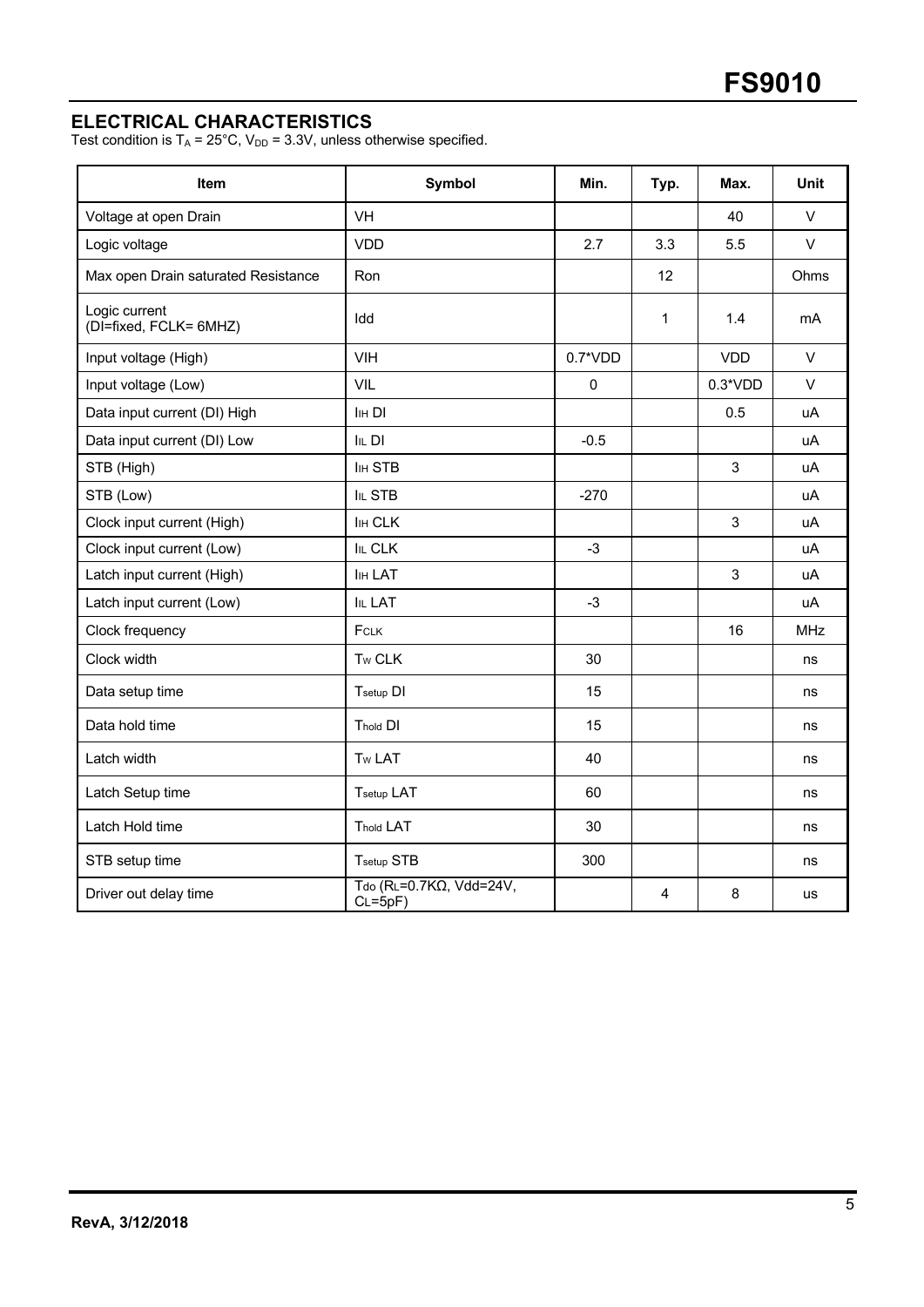# **Pad Coordinates** (The origin of the coordinates axes is the corner of the chip close to pad 156) unit : (um)

PAD Table (TBD)